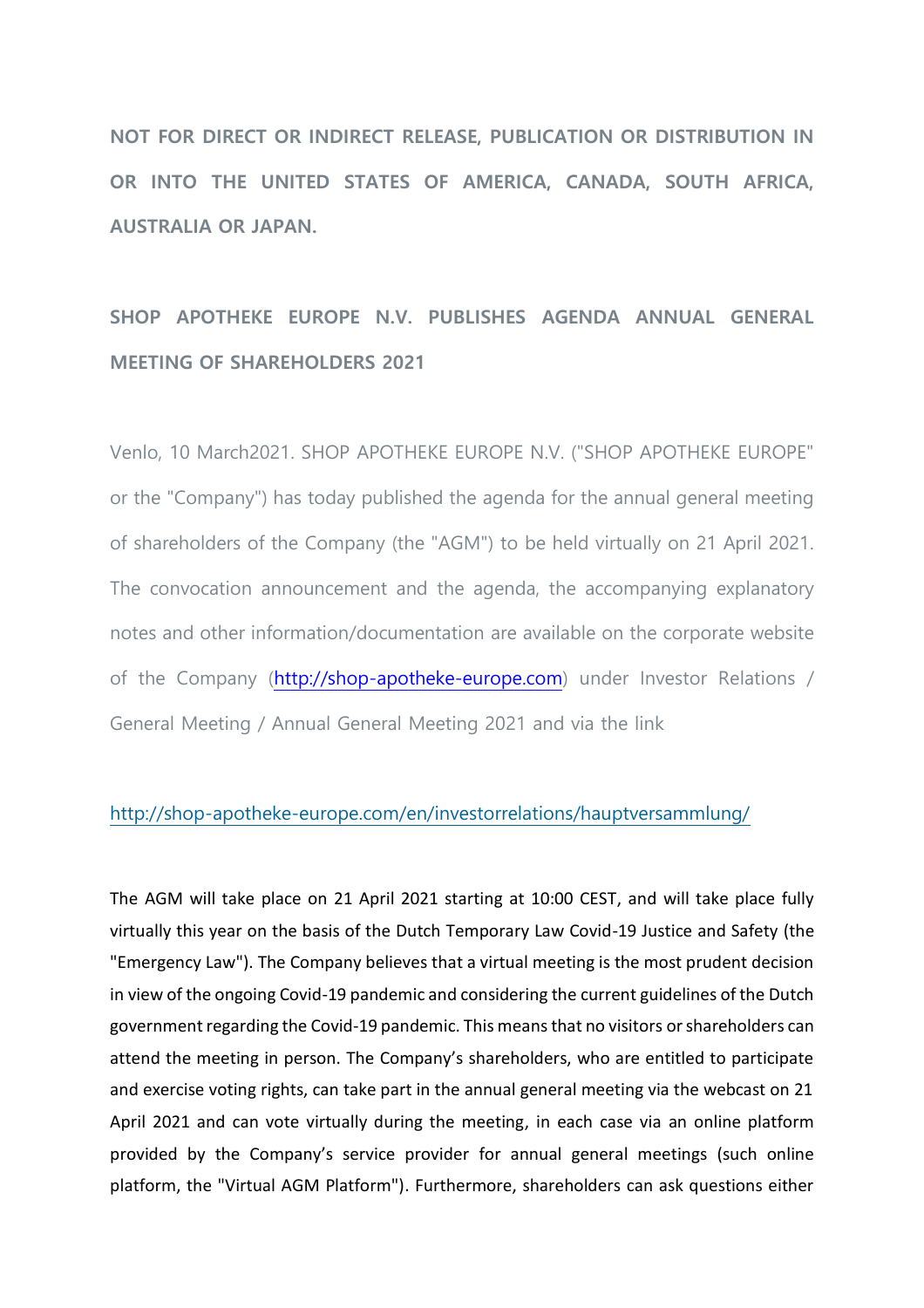during the meeting and/or prior to the date of the meeting. The terms and conditions regarding virtual general meetings are available on the virtual AGM platform and apply to all shareholders who wish to attend, participate and vote at the meeting via the Virtual AGM Platform. Please refer to Section 3 (General Information) of the convocation announcements for further details regarding how to submit questions, attend, participate and vote at the AGM via the Virtual AGM Platform.

Should the Emergency Law no longer apply on 21 April 2021, the Company will not be able to hold the annual general meeting fully virtually and, therefore, the annual general meeting will then take place on the same date and at the same time both virtually via the virtual AGM Platform and with limited access in person at Dirk Hartogweg 14, 5928 LV Venlo (such meeting, the "Hybrid Meeting"). In the event that the annual general meeting must be held in the form of the Hybrid Meeting, the Company urges all its shareholders to carefully consider whether they wish to attend the annual general meeting in person at the venue in Venlo in view of possible health risks relating to the ongoing Covid-19 pandemic. The Company gives top priority to the health of its employees, shareholders and other stakeholders and, therefore, the Company strongly encourages its shareholders to take part in the annual general meeting via the webcast on 21 April 2021 and vote virtually during the meeting, in each case via the Virtual AGM Platform, and not to attend the Hybrid Meeting in person. This way, the Hybrid Meeting can take place with only a limited number of core attendees and health risks for those attendees can be limited as much as possible. If the annual general meeting this year will need to be held in the form of the Hybrid Meeting, the Company will announce that on the Company's corporate website before 21 April 2021.

For further information please contact us at:

General AGM related matters: Rens Jan Kramer Telephone: +31 6 46 18 67 23 Email: [rensjan.kramer@shop-apotheke.com](mailto:rensjan.kramer@shop-apotheke.com)

Trade and public media: Sven Schirmer